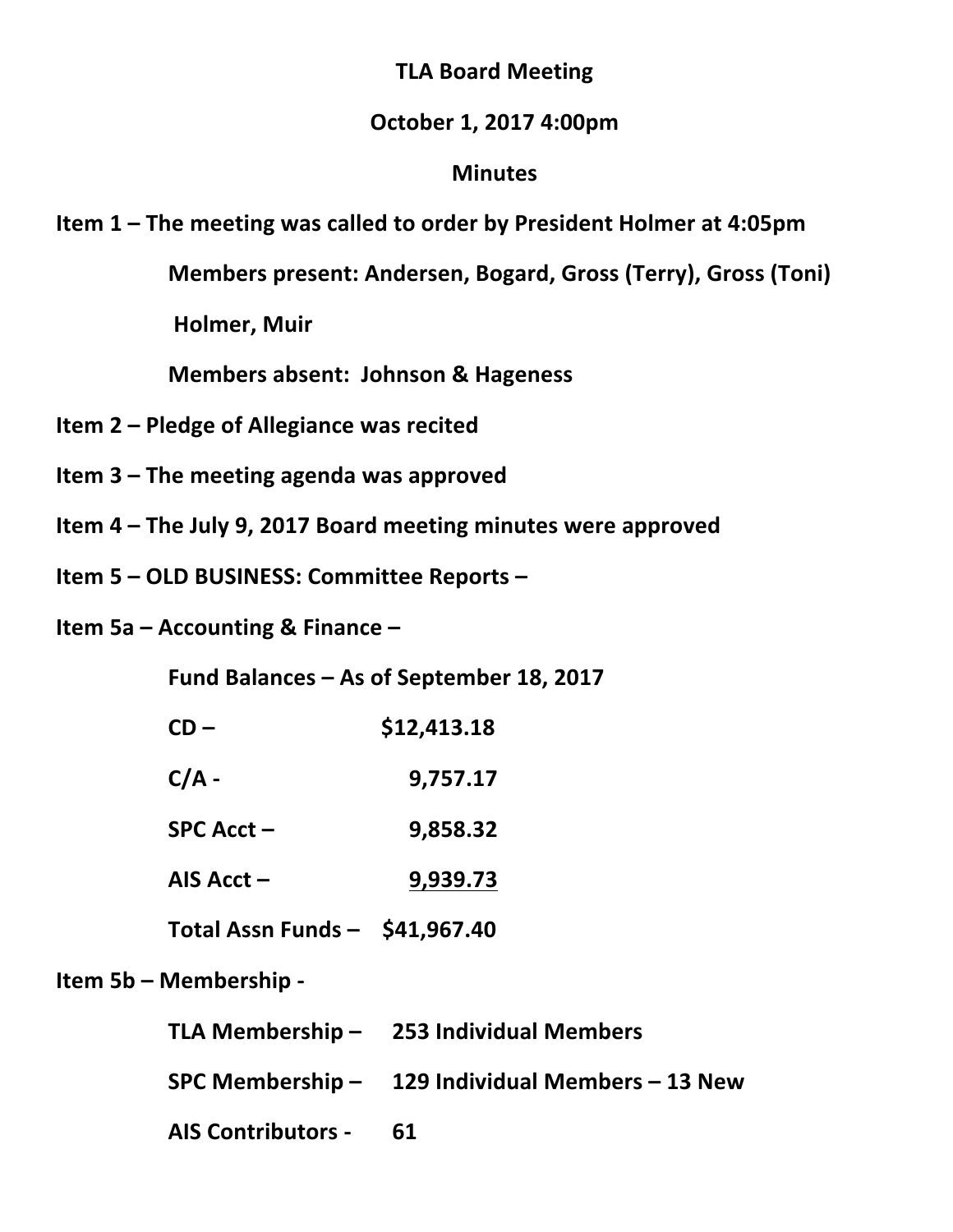**Plans\$for\$2018:**

**Spring mailing w President's Letter** 

Follow up mailing in June/July

**Post Card mailing announcing annual meeting – July 15** 

**Work with Communications Committee to increase membership** 

**Item\$5c\$– Preservation/AIS/Communications/Education\$–**

**Plans for 2018:** 

**New\$website\$– additional\$postings**

**Promotion of Facebook Page** 

**TLA Email Program will continue** 

**Re-introduction of Citizens Action Network Program** 

Additional hours of boat inspections at Public Access – possible use of paid volunteers to supplement the Cass Cty paid boat inspectors

**Item 5d – Sportsmen's Club –** 

**Plans for 2018** – continue to upgrade the range facilities (maybe pave the

driveway and parking area and roof over the pistol range)

**Conduct safety classes & Conceal and Carry Classes-**

**Item 5e – Water Quality Committee –** 

**Plans for 2018 – Continue water sampling and testing** 

**Item 5f – Social Committee –** 

**Summary of 2017 – Both boat picnic and boat parade very well received by\$participants**

**Plans for 2018 - Continue boat picnic and boat parade next 4<sup>th</sup> of July –**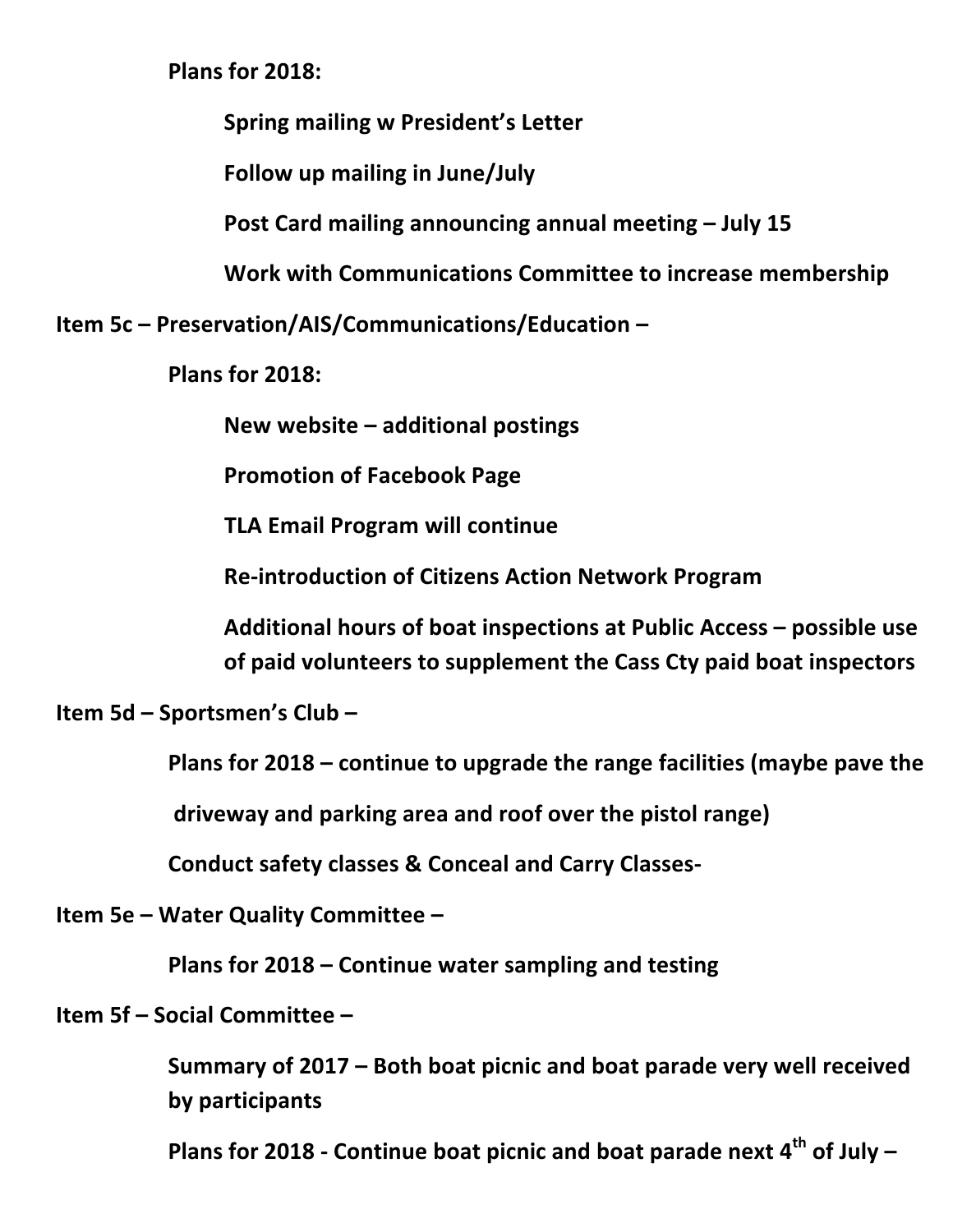**Assist with Annual Meeting Day picnic** 

**Item 5g – Website Admin Committee –** 

New website beta test estimated by the end of October

**Plans for 2018 – Increase the number and currency of postings** 

**Promote the use of the Facebook page** 

Encourage area businesses to advertise on the website

**Item 5h – TLA Administration –** 

**Discussed insurances, filings, bank relationships, reporting** 

#### **Item 6 – NEW BUSINESS –**

**Discussion of possible candidates for the 9<sup>th</sup> Board member to fill Tom Wiehle's term** 

## **Item 7 – Other Business –**

The Board reviewed the Association By-Laws and noted the provision tha the Treasurer present a summary of income and expenses at the annual meeting –

**Item 8 – Current Board 'Needs' were discussed –** 

**Someone with computer skills/financial experience to help D.A. Someone to represent TLA at ACCL membership meetings next season** A plan for providing additional boat inspections in 2018 **Ideas for ways to promote/enhance the Thunder Lake area – suggestion** made to consider building name displays at the entrance of township roads leading into the lake similar to what the Trelipe Lake Assn has